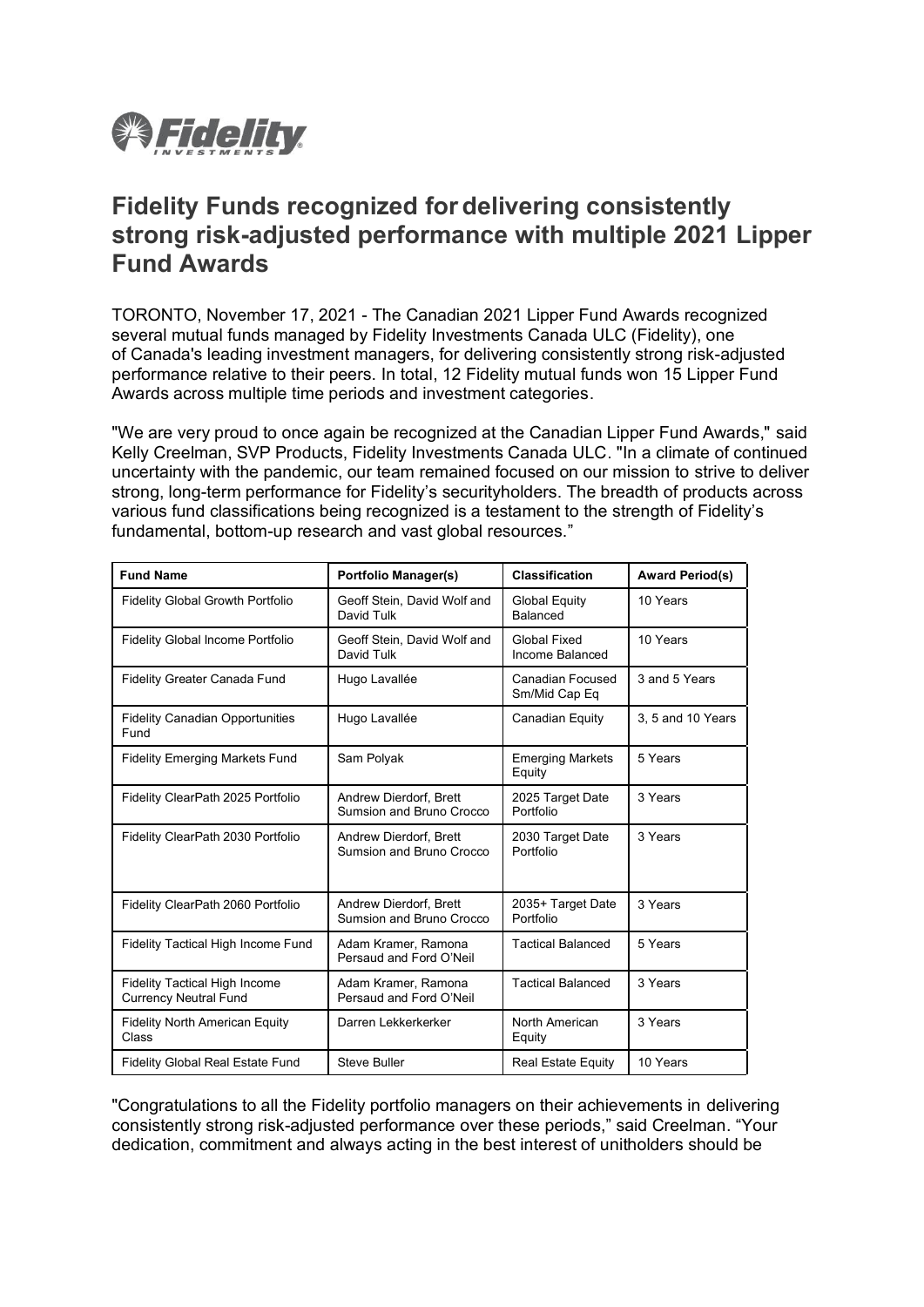commended. As well, thank you to Canadian advisors and investors for their trust and support."

For a full list of this year's winners, please visit the Lipper Fund Awards [website.](http://www.lipperfundawards.com/)

# **About Refinitiv Lipper Fund Awards**

For more than 30 years and in over 17 countries worldwide, the highly-respected Refinitiv Lipper Awards have honoured funds and fund management firms that have excelled in providing consistently strong risk-adjusted performance relative to their peers and focus the investment world on top-funds. The merit of the winners is based on entirely objective, quantitative criteria. This coupled with the unmatched depth of fund data, results in a unique level of prestige and ensures the award has lasting value. Renowned fund data and proprietary methodology is the foundation of this prestigious award qualification, recognizing excellence in fund management. The Refinitiv Lipper Fund Awards, granted annually, highlight funds and fund companies that have excelled in delivering consistently strong riskadjusted performance relative to their peers.

The Refinitiv Lipper Fund Awards are based on the Lipper Leader for Consistent Return rating, which is a risk-adjusted performance measure calculated over 36, 60 and 120 months. The highest 20% of funds in each category are named Lipper Leaders for Consistent Return and receive a score of 5, the next 20% receive a score of 4, the middle 20% are scored 3, the next 20% are scored 2, and the lowest 20% are scored 1. The fund with the highest Lipper Leader for Consistent Return (Effective Return) value in each eligible classification per award universe wins the Refinitv Lipper Fund Award. For more information, see [www.lipperfundawards.com.](http://www.lipperfundawards.com/) Although Refinitiv Lipper makes reasonable efforts to ensure the accuracy and reliability of the data contained herein, the accuracy is not guaranteed by Refintiv Lipper.

# **About Fidelity Investments Canada ULC**

At Fidelity, our mission is to build a better future for Canadian investors and help them stay ahead. We offer investors and institutions a range of innovative and trusted investment portfolios to help them reach their financial and life goals.

As a privately-owned company, our people and world class resources are committed to doing what is right for investors and their long-term success. Our clients have entrusted us with \$209 billion in assets under management (as at November 10, 2021) and they include individuals, financial advisors, pension plans, endowments, foundations and more.

We are proud to provide investors a full range of investment solutions through mutual funds and exchange-traded funds, including domestic, international and global equity, incomeoriented strategies, asset allocation solutions, managed portfolios, sustainable investing and our high net worth program. Fidelity Funds are available through a number of advice-based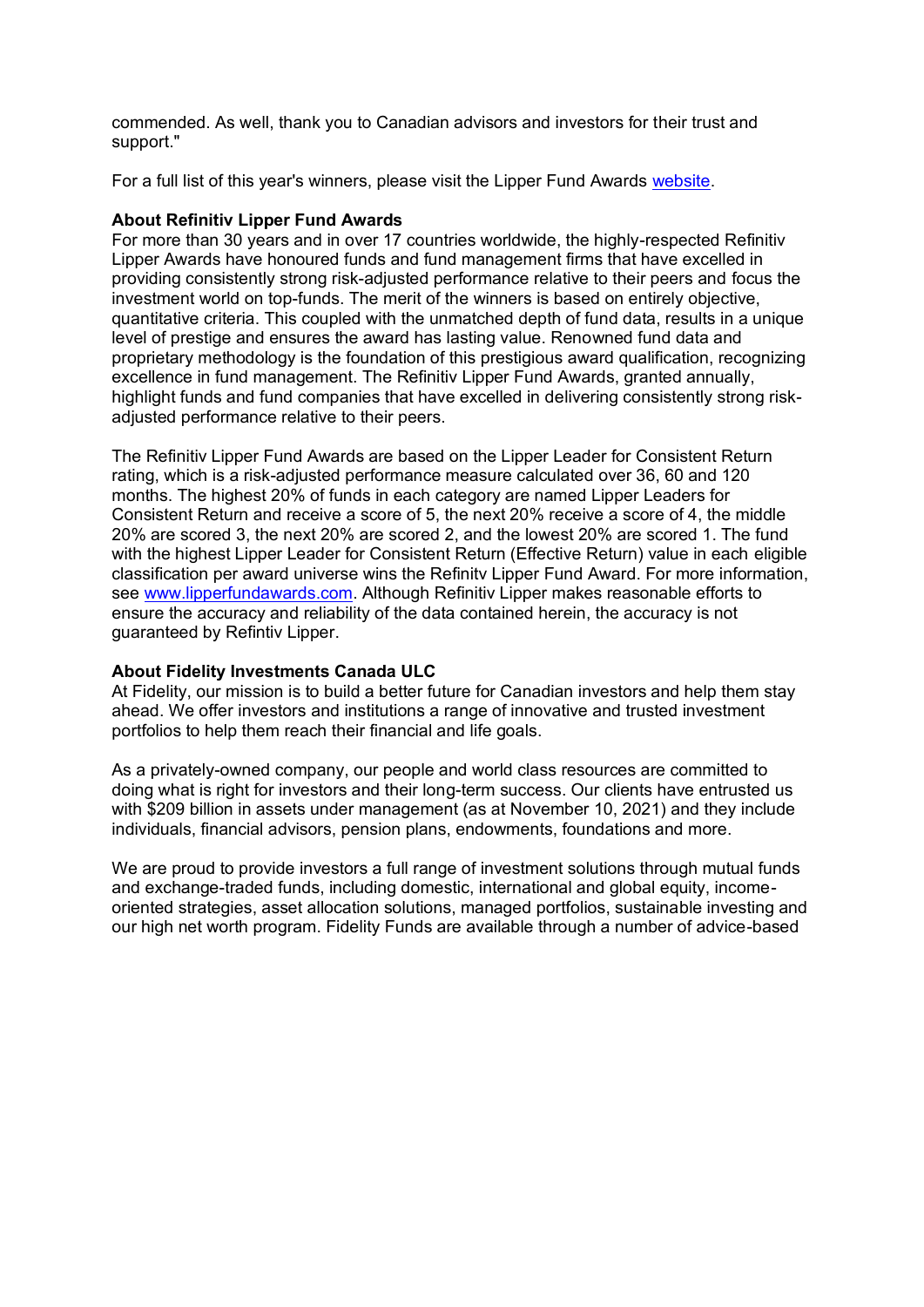distribution channels including financial planners, investment dealers, banks, and insurance companies.

### **Fidelity Global Growth Portfolio**

Fidelity Global Growth Portfolio (Series F), best fund in the Global Equity Balanced category over the past ten-year period ending July 31, 2021, out of a total of 90 funds.

Performance for the Fund for the period ended October 31, 2021, is as follows: 22.82% (one year), 14.70% (three years), 11.35% (five years), 12.13% (ten years) and 7.70% (since inception April 2007).

The corresponding Lipper Leader ratings of the Fund for the same period are as follows: N/A (one year), 5 (three years), 5 (five years), 5 (ten years).

#### **Fidelity Global Income Portfolio**

Fidelity Global Income Portfolio (Series F), best fund in the Global Fixed Income Balanced category over the past ten-year period ending July 31, 2021, out of a total of 29 funds.

Performance for the Fund for the period ended October 31, 2021, is as follows: 9.15% (one year), 7.70% (three years), 5.47% (five years), 7.15% (ten years) and 5.66% (since inception April 2007).

The corresponding Lipper Leader ratings of the Fund for the same period are as follows: N/A (one year), 5 (three years), 5 (five years), 5 (ten years).

#### **Fidelity Greater Canada Fund**

Fidelity Greater Canada Fund (Series F), best fund in the Canadian Focused Sm/Mid Cap Eq category over the past three-year and five-year periods ending July 31, 2021, out of a total of 15 and 14 funds, respectively.

Performance for the Fund for the period ended October 31, 2021, is as follows: 48.93% (one year), 33.04% (three years), 20.15% (five years), 17.09% (ten years) and 11.69% (since inception January 2008).

The corresponding Lipper Leader ratings of the Fund for the same period are as follows: N/A (one year), 5 (three years), 5 (five years), 4 (ten years).

#### **Fidelity Canadian Opportunities Fund**

Fidelity Canadian Opportunities Fund (Series F), best fund in the Canadian Equity category over the past three-year, five-year and ten-year periods ending July 31, 2021, out of a total of 84, 77 and 61 funds, respectively.

Performance for the Fund for the period ended October 31, 2021, is as follows: 39.81% (one year), 24.55% (three years), 15.66% (five years), 12.89% (ten years) and 10.93% (since inception October 2000).

The corresponding Lipper Leader ratings of the Fund for the same period are as follows: N/A (one year), 5 (three years), 5 (five years), 5 (ten years).

#### **Fidelity Emerging Markets Fund**

Fidelity Emerging Markets Fund (Series F), best fund in the Emerging Markets Equity category over the past five-year period ending July 31, 2021, out of a total of 28 funds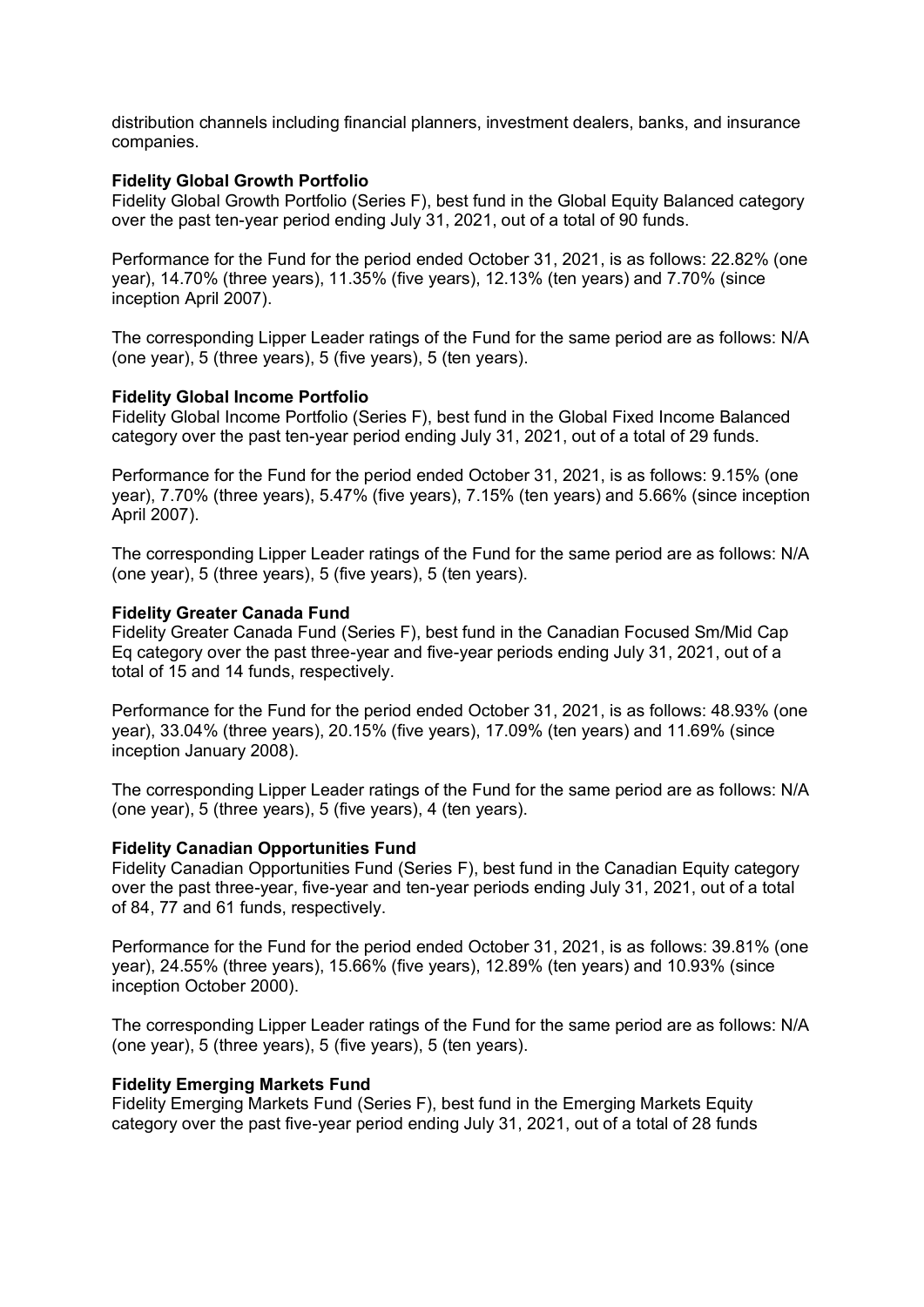Performance for the Fund for the period ended October 31, 2021, is as follows: 11.37% (one year), 16.84% (three years), 11.63% (five years), 8.48% (ten years) and 7.05% (since inception October 2000).

The corresponding Lipper Leader ratings of the Fund for the same period are as follows: N/A (one year), 5 (three years), 5 (five years), 5 (ten years).

### **Fidelity ClearPath 2025 Portfolio**

Fidelity ClearPath® 2025 Portfolio (Series F), best fund in the 2025 Target Date Portfolio category over the past three-year period ending July 31, 2021, out of a total of 11 funds.

Performance for the Fund for the period ended October 31, 2021, is as follows: 15.62% (one year), 10.81% (three years), 8.00% (five years), 8.78% (ten years) and 7.31% (since inception November 2005).

The corresponding Lipper Leader ratings of the Fund for the same period are as follows: N/A (one year), 5 (three years), 4 (five years), 5 (ten years).

#### **Fidelity ClearPath 2030 Portfolio**

Fidelity ClearPath® 2030 Portfolio (Series F), best fund in the 2030 Target Date Portfolio category over the past three-year period ending July 31, 2021, out of a total of 10 funds.

Performance for the Fund for the period ended October 31, 2021, is as follows: 18.74% (one year), 11.85% (three years), 8.77% (five years), 9.34% (ten years) and 7.61% (since inception November 2005).

The corresponding Lipper Leader ratings of the Fund for the same period are as follows: N/A (one year), 5 (three years), 4 (five years), 5 (ten years).

#### **Fidelity ClearPath 2060 Portfolio**

Fidelity ClearPath® 2060 Portfolio (Series F), best fund in the 2035+ Target Date Portfolio category over the past three-year period ending July 31, 2021, out of a total of 15 funds.

Performance for the Fund for the period ended October 31, 2021, is as follows: 27.71% (one year), 14.88% (three years), and 11.35% (since inception May 2018).

The corresponding Lipper Leader ratings of the Fund for the same period are as follows: N/A (one year), 5 (three years), n/a (five years), n/a (ten years).

#### **Fidelity Tactical High Income Fund**

Fidelity Tactical High Income Fund (Series F), best fund in the Tactical Balanced category over the past five-year period ending July 31, 2021, out of a total of 48 funds.

Performance for the Fund for the period ended October 31, 2021, is as follows: 20.11% (one year), 14.56% (three years), 9.19% (five years), n/a (ten years) and 10.80% (since inception May 2014).

The corresponding Lipper Leader ratings of the Fund for the same period are as follows: N/A (one year), 5 (three years), 5 (five years), n/a (ten years).

#### **Fidelity Tactical High Income Currency Neutral Fund**

Fidelity Tactical High Income Currency Neutral Fund (Series F), best fund in the Tactical Balanced category over the past three-year period ending July 31, 2021, out of a total of 50 funds.